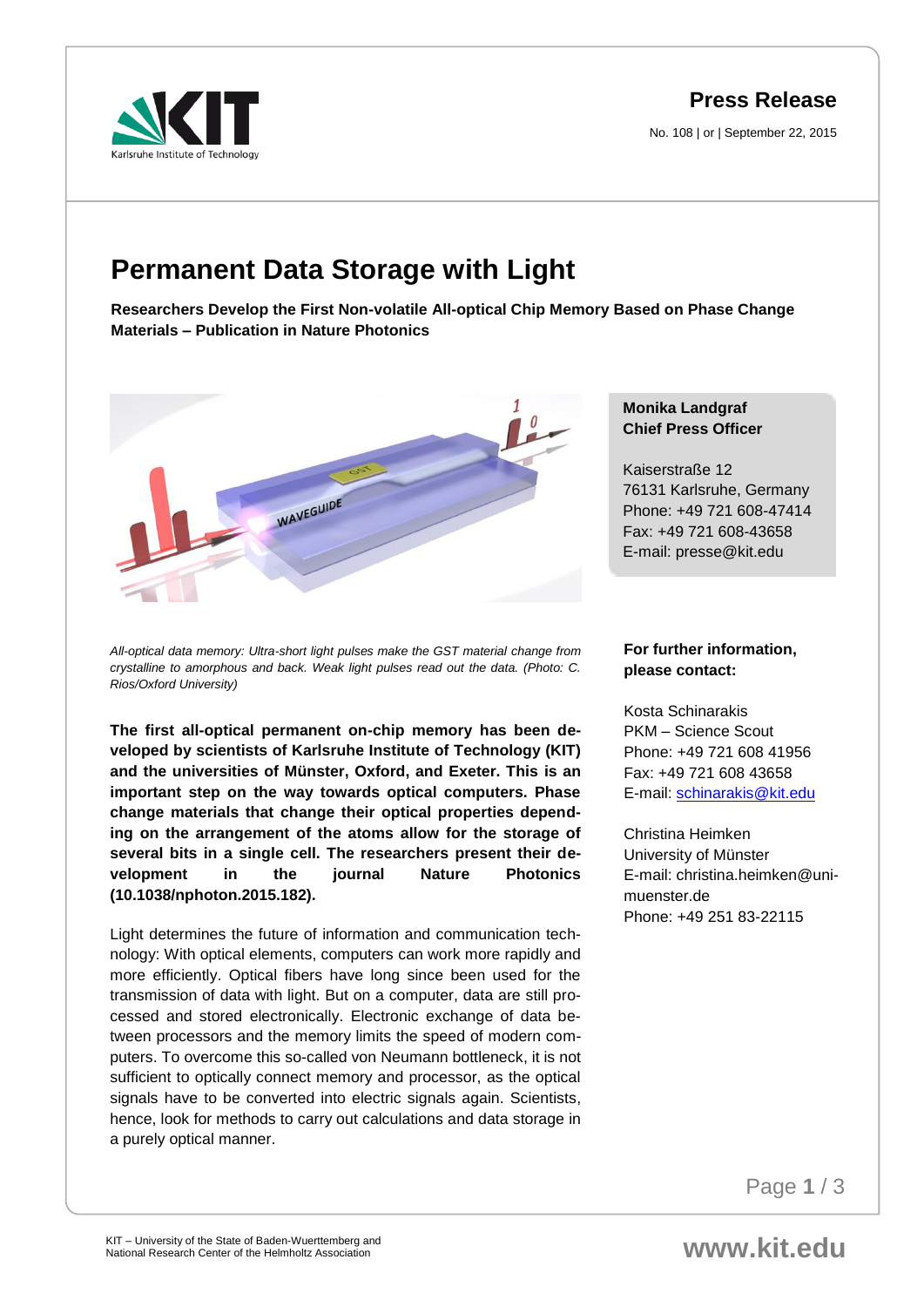**Press Release** No. 108 | or | September 22, 2015



Scientists of KIT, the University of Münster, Oxford University, and Exeter University have now developed the first all-optical, nonvolatile on-chip memory. "Optical bits can be written at frequencies of up to a gigahertz. This allows for extremely quick data storage by our all-photonic memory," Professor Wolfram Pernice explains. Pernice headed a working group of the KIT Institute of Nanotechnology (INT) and recently moved to the University of Münster. "The memory is compatible not only with conventional optical fiber data transmission, but also with latest processors," Professor Harish Bhaskaran of Oxford University adds.

The new memory can store data for decades even when the power is removed. Its capacity to store many bits in a single cell of a billionth of a meter in size (multi-level memory) also is highly attractive. Instead of the usual information values of 0 and 1, several states can be stored in an element and even autonomous calculations can be made. This is due to so-called phase change materials, novel materials that change their optical properties depending on the arrangement of the atoms: Within shortest periods of time, they can change between crystalline (regular) and amorphous (irregular) states. For the memory, the scientists used the phase change material Ge2Sb2Te5 (GST). The change from crystalline to amorphous (storing data) and from amorphous to crystalline (erasing data) is initiated by ultrashort light pulses. For reading out the data, weak light pulses are used.

Permanent all-optical on-chip memories might considerably increase future performance of computers and reduce their energy consumption. Together with all-optical connections, they might reduce latencies. Energy-intensive conversion of optical signals into electronic signals and vice versa would no longer be required.

Carlos Ríos, Matthias Stegmaier, Peiman Hosseini, Di Wang, Torsten Scherer, C. David Wright, Harish Bhaskaran, Wolfram H.P. Pernice: On-chip integratable all-photonic nonvolatile multi-level memory. Nature Photonics. DOI: 10.1038/nphoton.2015.182

**Karlsruhe Institute of Technology (KIT) is a public corporation pursuing the tasks of a Baden-Wuerttemberg state university and of a national research center of the Helmholtz Association. The KIT mission combines the three core tasks of research, higher education, and innovation. With about 9,400 employees and 24,500 students, KIT is one of the big institutions of research and higher education in natural sciences and engineering in Europe.**